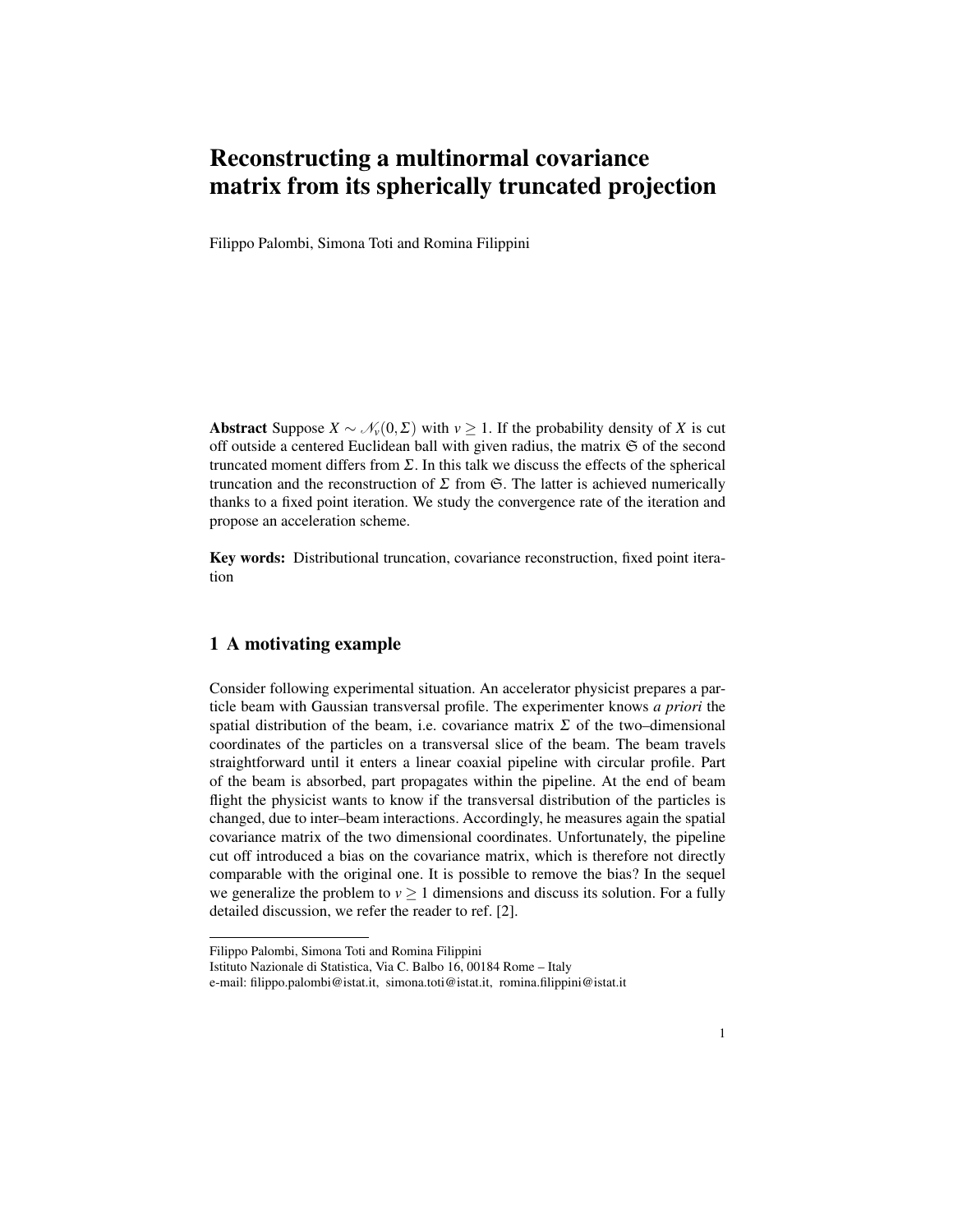#### 2 Set up of the problem

Let  $X \in \mathbb{R}^{\nu}$  be a random vector with jointly normal distribution  $\mathcal{N}_{\nu}(0,\Sigma)$  in  $\nu \geq 1$ dimensions. The probability that *X* falls within  $\mathscr{B}_{\nu}(\rho) \equiv \{x \in \mathbb{R}^{\nu} : x^{\mathsf{T}} x < \rho\}$  is measured by the Gaussian integral

$$
\alpha(\rho;\Sigma) \equiv \mathbb{P}\left[X \in \mathscr{B}_{\nu}(\rho)\right] = \frac{1}{(2\pi)^{\nu/2}|\Sigma|^{1/2}} \int_{\mathscr{B}_{\nu}(\rho)} d^{\nu}x \, e^{-\frac{1}{2}x^{T}\Sigma^{-1}x} \,. \tag{1}
$$

Since  $\Sigma$  is symmetric positive definite, it has real orthonormal eigenvectors  $\Sigma v^{(i)} =$  $\lambda_i v^{(i)}$ . Let us denote by  $R \equiv \{v_i^{(j)}\}$  $\{f_i^{(j)}\}_{i,j=1}^{\nu}$  the special orthogonal matrix having these vectors as columns and by  $\Lambda \equiv \text{diag}(\lambda) = R^T \Sigma R$  the diagonal counterpart of  $\Sigma$ , being  $\lambda = {\lambda_1, \ldots, \lambda_v}$ . From the invariance of  $\mathscr{B}_{\nu}(\rho)$  under rotations, it follows that  $\alpha$  depends upon  $\Sigma$  just by way of  $\lambda$ . Accordingly, we rename the Gaussian probability content of  $\mathscr{B}_{\nu}(\rho)$  as

$$
\alpha(\rho;\lambda) \equiv \int_{\mathscr{B}_{\nu}(\rho)} d^{\nu}x \prod_{m=1}^{\nu} \delta(x_m,\lambda_m), \quad \delta(y,\eta) = \frac{1}{\sqrt{2\pi\eta}} \exp\left\{-\frac{y^2}{2\eta}\right\}.
$$
 (2)

By contrast, the matrix of the second truncated moments  $\mathfrak S$  depends actually on both  $\lambda$  and  $R$ . An explicit calculation yields

$$
\alpha(\rho;\lambda)\cdot\mathfrak{S}_{ij}=\sum_{k,\ell=1}^v R_{ki}R_{\ell j}\int_{\mathscr{B}_v(\rho)}\mathrm{d}^v x\,x_kx_l\,\prod_{m=1}^v\delta(x_m,\lambda_m). \hspace{1cm}(3)
$$

From eq. (3) it follows that  $\Sigma$  and  $\mathfrak S$  share *R* as a common diagonalizing matrix. In other words, if  $M \equiv \text{diag}(\mu)$  is the diagonal matrix of the eigenvalues  $\mu = \{\mu_1, \ldots, \mu_\nu\}$  of  $\mathfrak{S}$ , then  $M = R^{\mathrm{T}} \mathfrak{S} R$ . Moreover,  $\mu_k$  is related to  $\lambda_k$  by

$$
\mu_k = \lambda_k \frac{\alpha_k}{\alpha}, \quad \alpha_k(\rho;\lambda) \equiv \int_{\mathscr{B}_v(\rho)} d^v x \, \frac{x_k^2}{\lambda_k} \prod_{m=1}^v \delta(x_k,\lambda_k); \quad k = 1,\ldots,v. \tag{4}
$$

Eqs. (4) constitute a system of non–linear integral equations, with the eigenvalues  $\lambda_k$  as unknown variables and the eigenvalues  $\mu_k$  as input parameters. In order to solve it, we introduce the operator

$$
T: \ \mathbb{R}^{\nu}_+ \times \mathbb{R}^{\nu}_+ \times \mathbb{R}_+ \to \mathbb{R}^{\nu}_+, \qquad T_k(\lambda; \mu; \rho) = \mu_k \frac{\alpha}{\alpha_k}(\rho; \lambda), \qquad k = 1, \ldots, \nu. \tag{5}
$$

and recast eq. (4) in the equivalent vectorial form  $\lambda = T(\lambda; \mu; \rho)$ . Hence, we see that the full eigenvalue spectrum  $\lambda$  is a fixed point of the operator *T*. This suggests to obtain  $\lambda$  as the limit of a sequence

$$
\lambda^{(0)} = \mu, \quad \lambda^{(n+1)} = T(\lambda^{(n)}; \mu; \rho); \qquad \lambda = \lim_{n \to \infty} \lambda^{(n)}.
$$
 (6)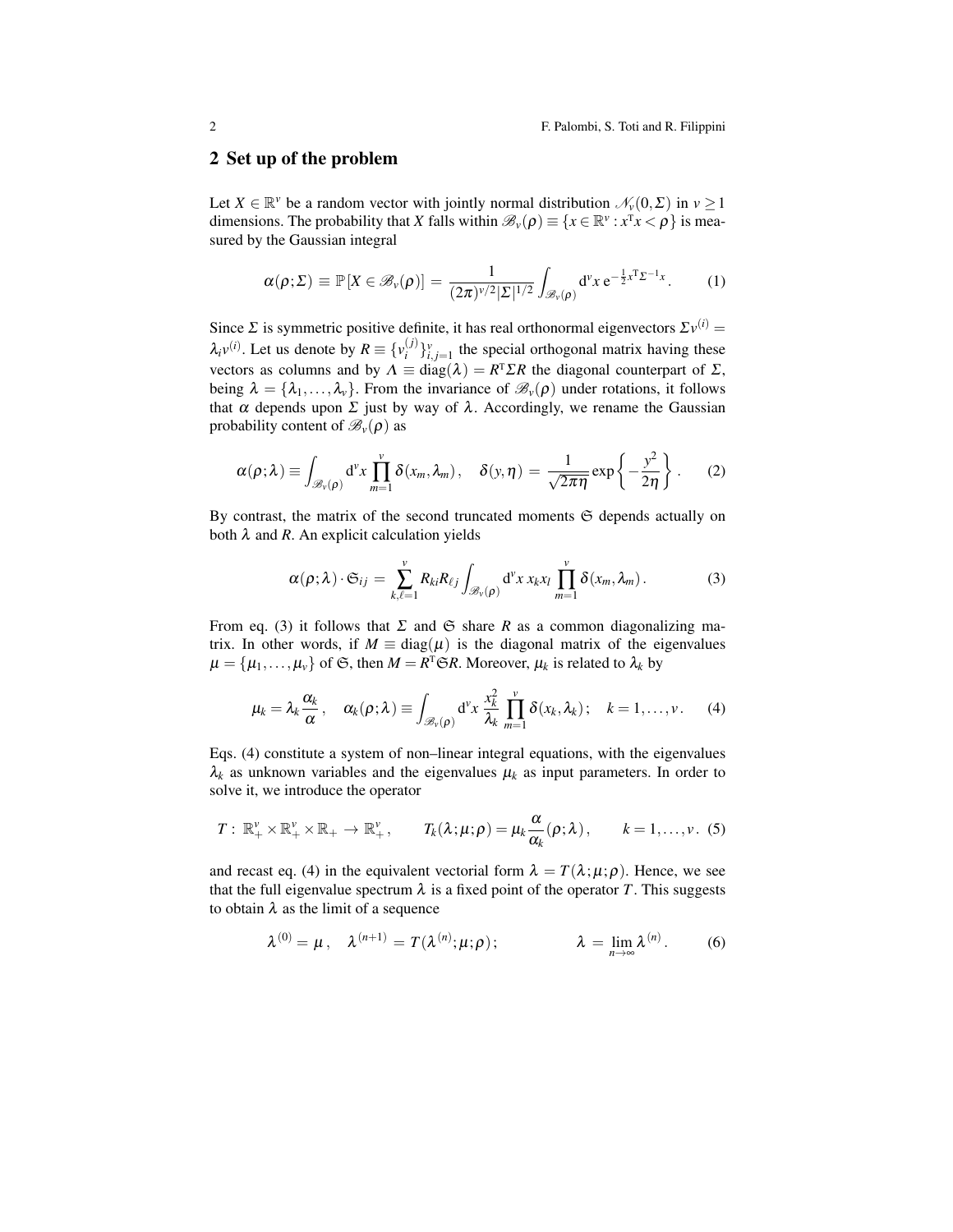Under proper conditions on  $\rho$  and  $\mu$ , the sequence can be shown to converge, see ref. [2]. The convergence is proved by showing that *i*) the sequence is component– wise monotonic increasing; *ii*) the sequence is component–wise bounded from above by any fixed point of *T*; *iii*) if *T* has a fixed point, this must be unique. Since  $\lambda$  is a fixed point of *T*, the first two properties imply that the sequence converges. Moreover, it can be easily shown that the limit is a fixed point of *T*. Property *iii*) guarantees that the limit of the sequence is precisely  $\lambda$ .

### 3 Numerical computation of the Gaussian integrals

The integrals  $\alpha$  and  $\alpha_k$  cannot be calculated with paper and pencil, owing to the symmetry mismatch between  $\mathcal{N}(0,\Sigma)$  and  $\mathscr{B}_{\nu}(\rho)$ . However, it is possible to resort to numerical computation. Many years ago Ruben [1] has shown that  $\alpha$  can be expanded as an infinite sum of chi–square distributions

$$
\alpha(\rho;\lambda) = \sum_{m=0}^{\infty} c_m(s;\lambda) F_{\nu+2m}(\rho/s), \qquad (7)
$$

with known coefficients  $c_m$ . The scale factor *s* has the same physical dimension as  $ρ$  and  $λ$ . It is introduced in order to factorize the dependence of  $α$  upon  $ρ$  and  $λ$ at each order of the expansion. We can prove that  $\alpha_k$  admits an analogous series representation

$$
\alpha_k(\rho;\lambda) = \sum_{m=0}^{\infty} c_{k;m}(s;\lambda) F_{\nu+2(m+1)}(\rho/s)
$$
\n(8)

with different coefficients  $c_{k,m}$ . A detailed discussion of the coefficients  $c_m$  and  $c_{k,m}$ is out of reach in this context. About this, we refer the reader to refs. [1, 2]. Eqs. (7) and (8) can be approximated with controlled systematic error by retaining a few terms. It is not difficult to achieve a fast and robust numerical implementation. In typical situations, the minimum number of terms required to keep the error below  $1.0 \times 10^{-14}$  does not exceed a hundred.

#### 4 Numerical experiences

Given  $\varepsilon > 0$ , the number of steps  $n_{it}$  needed for an approximate convergence with relative precision  $\varepsilon$ , i.e.

$$
n_{\rm it} \equiv \min_{n\geq 1} \left\{ n : \frac{||\boldsymbol{\lambda}^{(n)} - \boldsymbol{\lambda}^{(n-1)}||_{\infty}}{||\boldsymbol{\lambda}^{(n-1)}||_{\infty}} < \varepsilon \right\},\tag{9}
$$

depends not only upon  $\varepsilon$ , but also on  $\rho$  and  $\mu$ . In order to characterize distributionally the convergence rate of the reconstruction process, we must integrate out the fluctuations of  $n_{it}$  due to changes of  $\mu$ , i.e. we must average  $n_{it}$  by letting